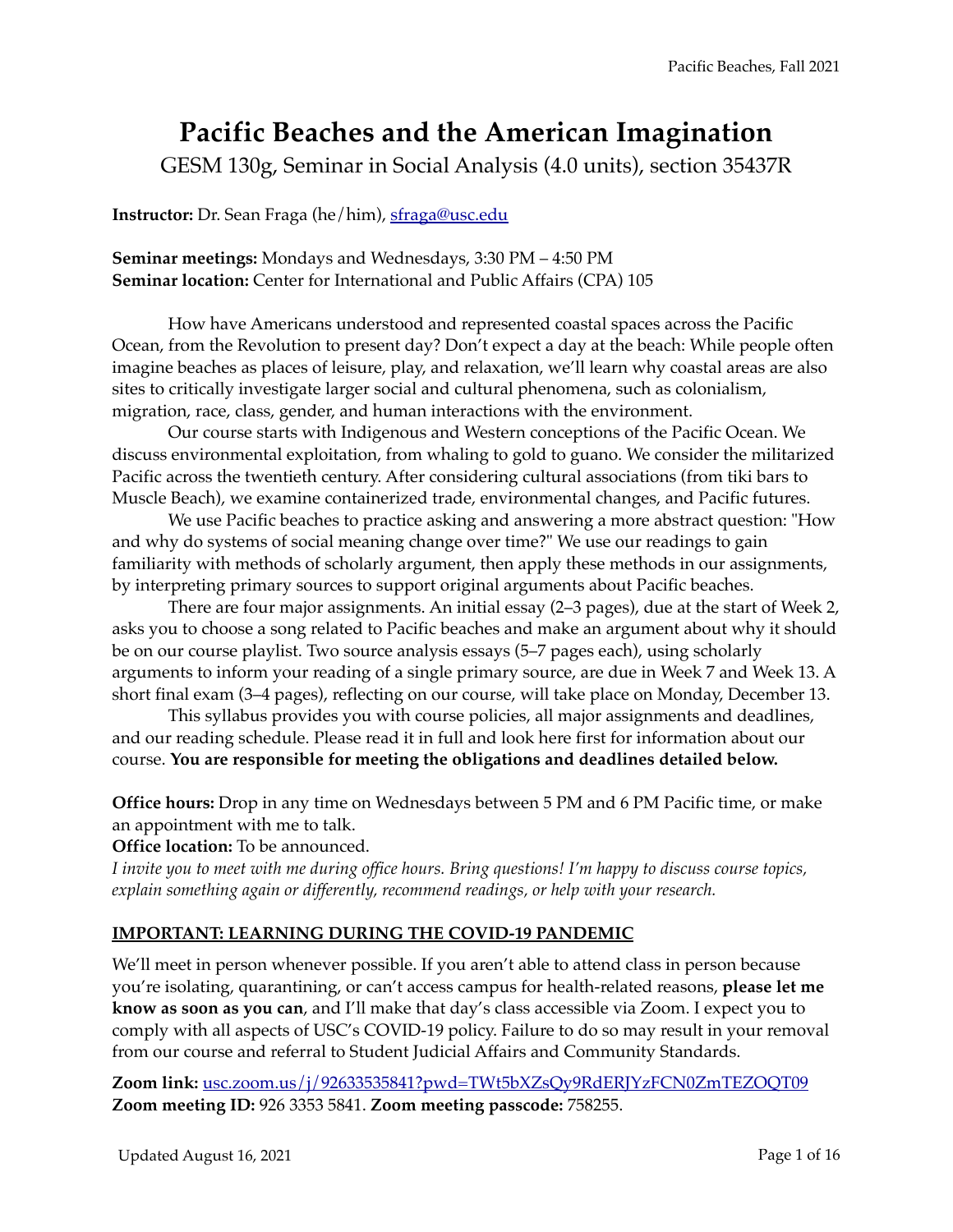## **COURSE OBJECTIVES**

Students will…

- acquire key information, ideas, and perspectives on U.S. engagement with the Pacific Ocean
- find, assess, and use primary sources in different media as historical evidence
- apply historical methods to the study of human economies, politics, cultures, and societies
- gain practice at communicating ideas verbally and in writing
- develop intercultural competency: appreciation of diversity and sensitivity to difference

## **COURSE EXPECTATIONS**

- **• Engagement:** We have a lot of history to cover! Every class matters. I expect you to attend all seminar meetings, to complete the reading and written assignments on schedule, and to meaningfully contribute to class discussions. If something prevents you from attending our seminar, please let me know as soon as you can, **and we'll figure out a plan together.**
- **• Originality:** I'm excited to know what *you* think about what you read and research. To that end, I expect you to produce your own work and to appropriately cite work by other writers, consistent with the rules outlined in *[SCampus](http://www.apple.com)* and *[Trojan Integrity](https://dornsife.usc.edu/assets/sites/903/docs/Trojan_Integrity_-_Guide_to_Avoiding_Plagiarism.pdf)* [PDF].
- **• Presence:**
	- **•When we're meeting in person:** We'll use computers selectively. Sometimes we'll work together in Google Docs, and sometimes we'll focus on live discussion. When you're in class, please minimize computer distractions by muting, hiding, or logging out of email, messaging, and social media.
	- **•If we're meeting via Zoom:** Please join Zoom meetings with your camera on. Position your device so it is easy to see your face; position yourself to avoid backlighting. Join from a quiet space and use headphones or earbuds to listen. Please minimize other computer distractions by muting, hiding, or logging out of email, messaging, and social media.
- **• Self-advocacy:** What do I need to know to help you succeed in this course?

## **COURSE ASSIGNMENTS**

#### **Participation assignments**

- **Share your questions.** Post two reading questions to our Blackboard course site **by 11:59pm on the day** *before* **our seminar meets**. Do you disagree with the author? What about the reading surprised you? What connections do you see between different readings?
- **Cultivate our discussions.** Each of us has something to offer: Come prepared to talk in class by asking a question, dissecting an author's argument, or forging a connection between course readings. At the same time, each of us has something to learn: Come ready to listen, to invite your colleagues into conversation, and to respectfully disagree.
- **Meet with colleagues.** You'll meet with colleagues outside of class to discuss drafts of your work. After each meeting, send me an email (~500 words) summarizing your discussion, identifying the single most helpful suggestion, and describing your revision plans.

#### **Writing assignments**

There are four principle writing assignments.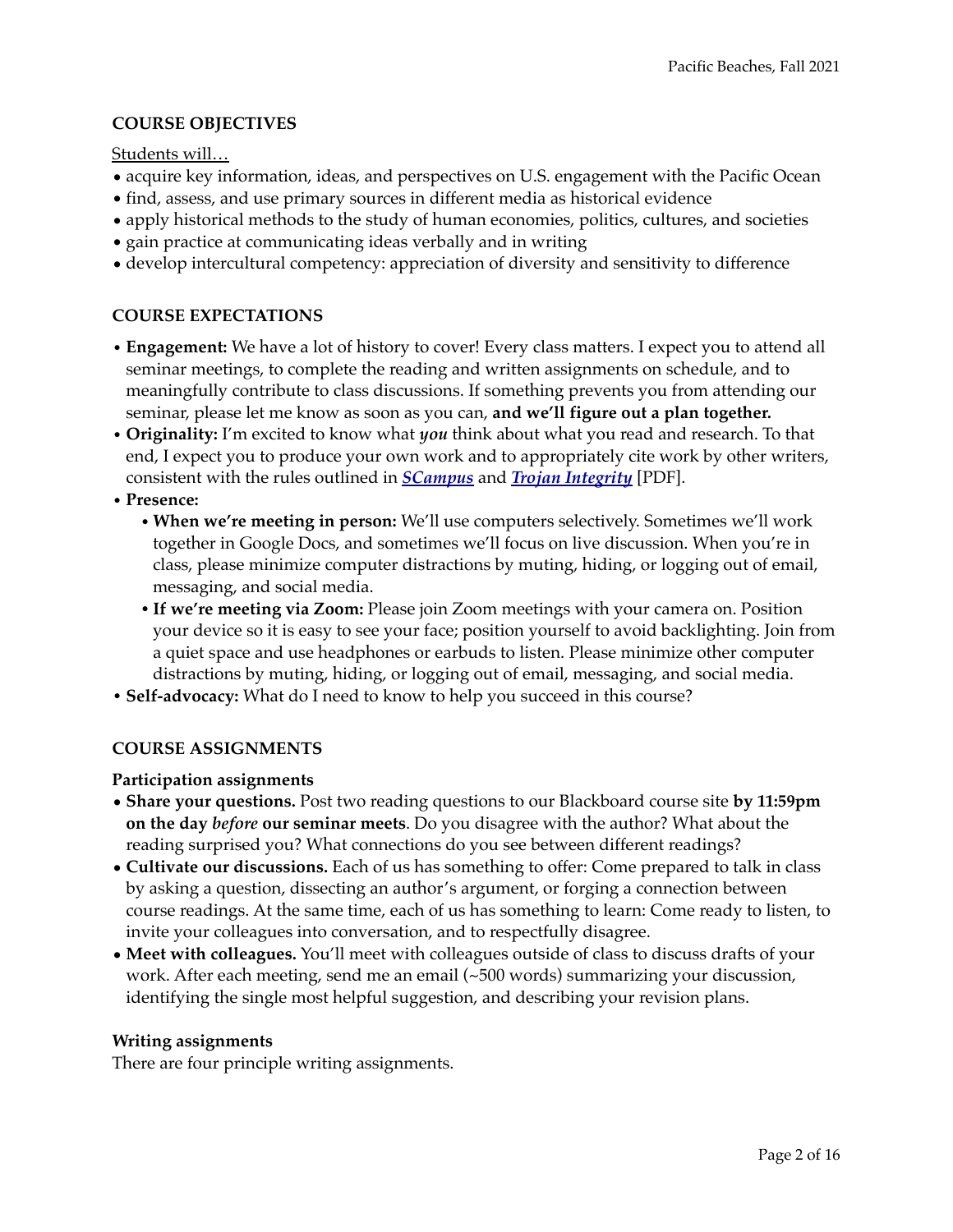## **Assignment #1: Pacific Playlists** (2–3 pages, double-spaced)

What does the Pacific Ocean sound like to you? Pick a song and make an argument about how it captures some essential characteristic of the Pacific Ocean or Pacific beaches. Use elements of the song (like lyrics and instrumentation) to support your argument. Why should this song be on our course playlist?

Your finished essay is due by **11:59pm on Monday, August 30, 2021.** Email me a PDF, including a one-page cover letter reflecting on your work. (See below for more details on these cover letters.)

#### **Assignment #2: Source Analysis Essay: Pacific Pasts** (4–6 pages, double-spaced; plus cover letter)

How does a single primary source help us understand American ideas about Pacific beaches before the twentieth century? Find a primary source broadly related to Pacific beaches and tell us its story.

Your source can be textual, visual (including paintings, maps, and photographs), material (an object or artifact), or sonic (songs, music, anthropological recordings). It must have been created before 1890. Some places to look: U.S.C.'s Digital Library ([digitallibrary.usc.edu](http://digitallibrary.usc.edu)), or another digital archive, like those at the University of California ([calisphere.org\)](https://calisphere.org), University of Washington [\(content.lib.washington.edu](http://content.lib.washington.edu)), or University of Hawaiʻi ([manoa.hawaii.edu/](https://manoa.hawaii.edu/library/research/collections/digital-image-collection/) [library/research\)](https://manoa.hawaii.edu/library/research/collections/digital-image-collection/). You'll share your source in class on **Monday, September 13**.

Next, figure out the source. What is this source? Who created it, when, and why? Who was the intended audience? Then, find the larger story. How does this source fit into histories of Pacific Worlds? Use the arguments of two different scholars (at least one drawn from our course readings) to analyze and contextualize your source. How do their ideas help us understand your source?

A polished draft of your essay is due by **11:59pm on Tuesday, September 21.** Email me a PDF, including a one-page cover letter reflecting on your work. You'll swap drafts with a colleague, read each other's drafts, and meet outside of class to discuss them.

Your finished essay is due by **11:59pm on Thursday, October 7**. Email me a PDF, including a one-page cover letter reflecting on your work. Then add your finished essay to our shared Scalar book, *Pacific Postcards*. Create a new page, format your text, and add a link to our table of contents. Your Scalar page must include both the source itself and a map with at least one location relevant to your essay (such as the place a photograph was taken).

## **Assignment #3: Source Analysis Essay: Pacific Presents** (4–6 pages, double-spaced; plus cover letter)

How does a single primary source help us understand American ideas about Pacific beaches in the recent past and present day? Find a primary source broadly related to Pacific beaches and tell us its story. You'll share your source in class on **Monday, October 18**.

This essay assignment is identical to assignment #2, except for three things:

- First, your primary source must have been created after 1890.
- Second, your primary source must be of a different media than the source for your first essay.
- Third, at least one of your two scholars must be drawn from *outside* our course readings.

A polished draft of your essay is due by **11:59pm on Tuesday, October 26.** Email me a PDF, including a one-page cover letter reflecting on your work. You'll swap drafts with a colleague, read each other's drafts, and meet outside of class to discuss them.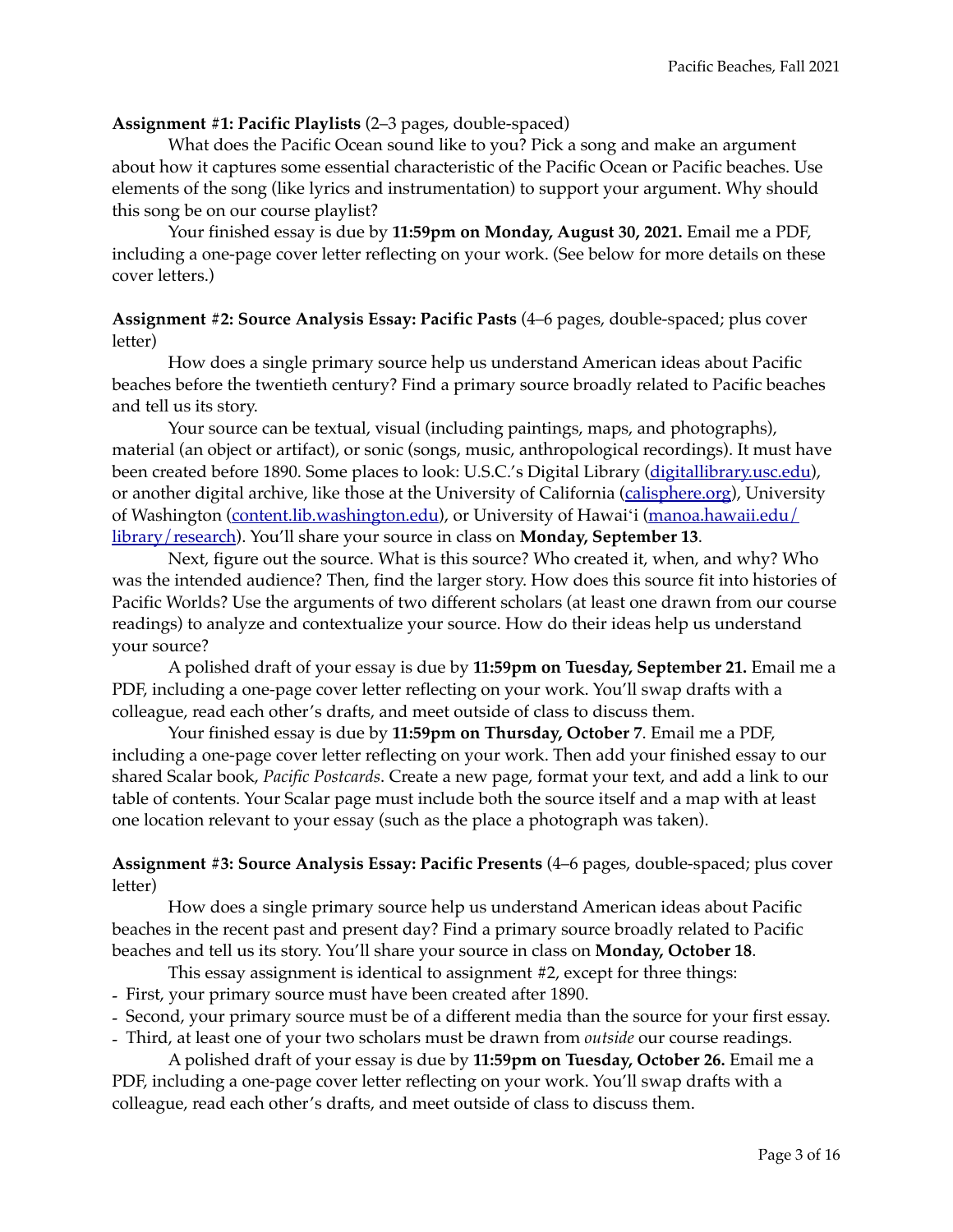Your finished essay is due by **11:59pm on Thursday, November 11**. Email me a PDF, including a one-page cover letter reflecting on your work. Then add your finished essay to our shared Scalar book, *Pacific Postcards*. Create a new page, format your text, and add a link to our table of contents. Your Scalar page must include both the source itself and a map with at least one location relevant to your essay.

## **Assignment #4: Final Examination** (3–4 pages, double-spaced)

What have you learned about Pacific beaches? You'll look back across our readings and your work, then write a short argumentative essay responding to a single question. Our course's final examination will take place on **Monday, December 13, from 2PM to 4PM**. Email me a PDF.

#### **Cover letters**

Each time you submit a draft or revision of an essay, you'll include a one-page, single-spaced cover letter. These cover letters offer you an opportunity to reflect on what you've accomplished, to provide your readers with a snapshot of your argument and your writing process, and to ask your readers for feedback on specific parts of your writing. Format these documents like a letter, starting with the salutation "Dear Reader" or "Dear Readers."

For your **draft** essays, your cover letter should address the following areas:

- **Explain your question.** Why have you written this essay? What intrigued you? What puzzle are you trying to figure out?
- **Restate your thesis.** Use different language than in your draft—that is, do not simply copy and paste from your essay. The thesis may be something that you discovered as you wrote. Tell your reader where in the paper they should look for your thesis.
- **Wave your flag.** Describe what you think you have done most successfully in this draft and explain why.
- **Point out challenges.** Describe what you are struggling with most at this stage in the writing process. What are your concerns or uncertainties at this point?
- **Ask for help.** Based on these concerns, pose two questions for your reader about the areas in which you would like specific feedback.

For your revised essays, your cover letter should address the following questions;

- Restate your thesis (using different language than in your essay). Narrate how and why it has changed during the revision process.
- Discuss what you did most successfully in your essay. Has this changed from your draft?
- What did you find most challenging about the drafting and revision process? How did you approach these challenges?
- Select one specific example of a revision you made. Describe this revision and narrate how and why you made it.
- Looking ahead, set yourself some personal goals for future writing. What would you like to focus on and improve?

### **Formatting guidelines**

- Set all written assignments in 12-point Times New Roman font (or close equivalent).
- Double-space your text and set all page margins to one inch.
- Include page numbers in the bottom-right corner.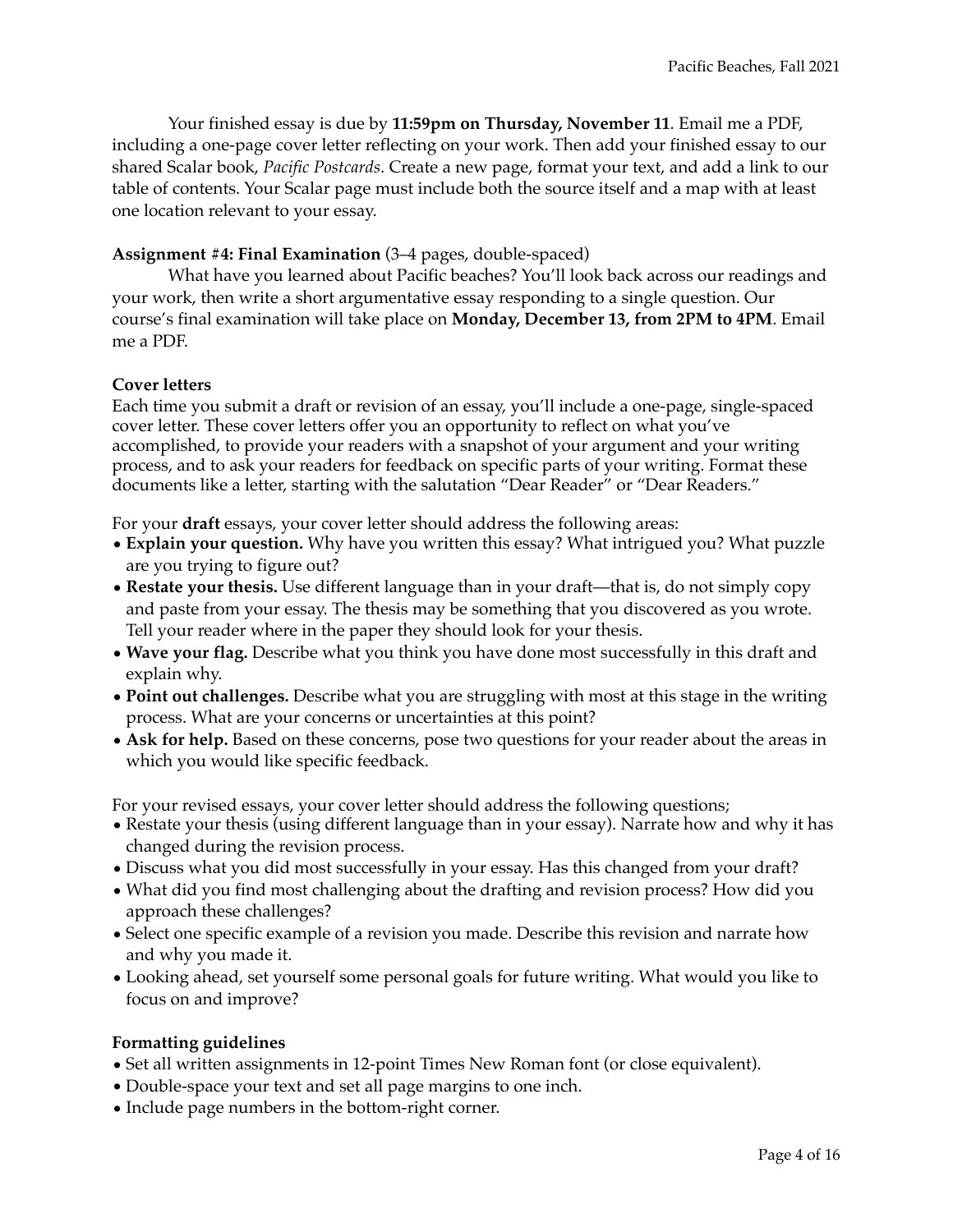- Cite your sources using Chicago, MLA, or APA.
- Proofread your writing before submitting.
- Submit your work as a PDF.
- Start every file name with your last name (e.g., "Fraga midterm essay.pdf").

## **IMPORTANT DATES**

#### **Planned due dates**

- Week 2: Your Pacific Playlists essay is due by **11:59pm on Monday, August 30**. Email me a PDF, including a one-page cover letter reflecting on your work.
- Week 4: In class on **Monday, September 13**, you'll have three minutes to briefly summarize the primary source you've chosen for your midterm research essay and explain why you've chosen it.
- Week 5: A polished draft of your midterm research essay is due by **11:59pm on Tuesday, September 21**. Email me a PDF, including a one-page cover letter reflecting on your work. You'll swap drafts with a colleague, read each other's drafts, and meet to discuss.
- Week 7: Your midterm essay is due by **11:59pm on Thursday, October 7**. Save your formatted Scalar page. Email me a PDF, including a one-page cover letter reflecting on your work.
- Week 9: In class on **Monday, October 18**, you'll have three minutes to briefly summarize the primary source you've chosen for your final research essay and explain why you've chosen it.
- Week 11: A polished draft of your final research essay is due by **11:59pm on Tuesday, November 2**. Email me a PDF, including a one-page cover letter reflecting on your work. You'll swap drafts with a colleague, read each other's drafts, and meet to discuss.
- Week 13: Your final research essay is due by **11:59pm on Thursday, November 18**. Save your formatted Scalar page. Email me a PDF, including a one-page cover letter reflecting on your work.
- Examination period: Our course's final examination will take place on **Monday, December 13, from 2PM to 4PM**.

**All deadlines are firm deadlines.** That said, in most cases, quality is more important to me than punctuality. If you think you won't be able to meet a deadline, please contact me as far in advance of the deadline as you can, **and we'll figure out a plan together.** 

#### **Other important dates**

- **-** Week 2: Meet with me to discuss your Pacific Playlists essay and your goals for this course.
- **-** Week 3: Deborah Holmes-Wong, Director of U.S.C.'s Digital Library, joins part of our class on **Wednesday, September 8**, to share search strategies and items from the collection.
- **-** Week 12: Optional field trip to Santa Monica on **Friday, November 12**.

#### **COURSE POLICIES**

#### **Grading and Assessment**

In assessing your work for our course, I'm following Jesse Stommel's approach. As Stommel writes, "this course will focus on qualitative not quantitative assessment, something we'll discuss during the class, both with reference to your own work and the works we're studying. While you will get a final grade at the end of the term, I will not be grading individual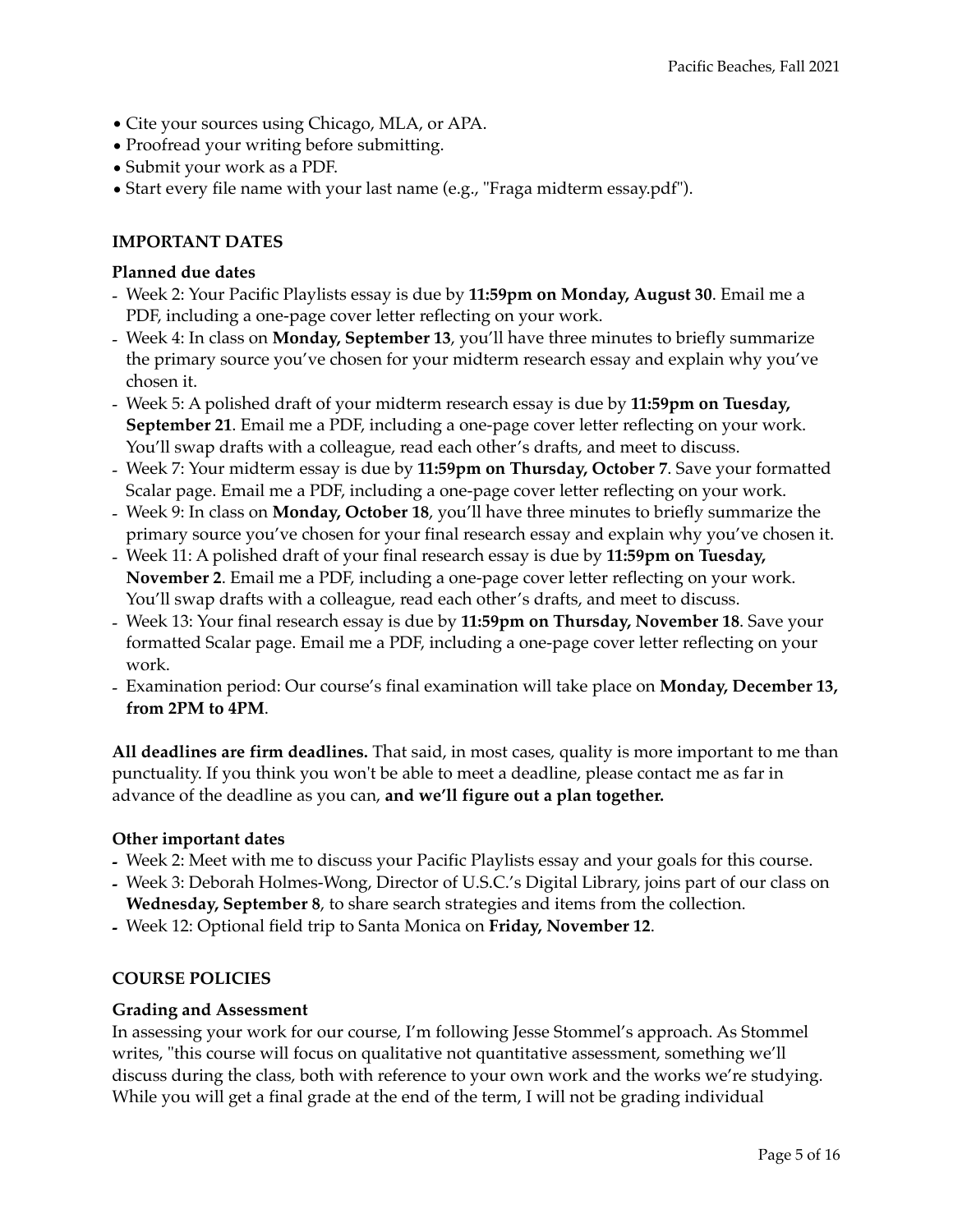assignments, but rather asking questions and making comments that engage your work rather than simply evaluate it. You will also be reflecting carefully on your own work and the work of your peers. The intention here is to help you focus on working in a more organic way, as opposed to working as you think you're expected to. If this process causes more anxiety than it alleviates, see me at any point to confer about your progress in the course to date. If you are worried about your grade, your best strategy should be to join the discussions, do the reading, and complete the assignments. You should consider this course a 'busy-work-free zone.' If an assignment does not feel productive, we can find ways to modify, remix, or repurpose the instructions."<sup>[1](#page-5-0)</sup> These policies will apply to our course as well.

#### <span id="page-5-1"></span>**Grading Scale**

|      | A 100–93 A-        | $92 - 90$                     |      |       |  |
|------|--------------------|-------------------------------|------|-------|--|
|      | $B+$ 89–87 B 86–83 |                               | – B- | 82–80 |  |
|      |                    | C+ 79–77 C 76–73 C- 72–70     |      |       |  |
| $D+$ | 69–67 D            | 66–63 D- 62–60 F 59 and below |      |       |  |

#### **TEXTS AND MATERIALS**

Please purchase the following required book:

- Joshua Reid, *The Sea is My Country: The Maritime World of the Makahs, an Indigenous Borderlands People* (2018).

I recommend (but do not require) that you purchase another book that will feature heavily in our class. This book is also available electronically through U.S.C. Libraries, and it is your decision whether or not to purchase a physical copy.

- David Igler, *The Great Ocean: Pacific Worlds from Captain Cook to the Gold Rush (2017)*.

All other assigned course texts and materials are available electronically through our course site on Blackboard.

#### **WARNING OF GRAPHIC MATERIALS**

The history of U.S. engagement with the Pacific Ocean is marked with violence, death, and loss. This course's assigned materials include subject matter and imagery that can be graphic and upsetting. If you find any aspect of this course distressing or disturbing, I invite you to let me know at any point in the semester so that we can minimize your interaction with such material.

#### **ACADEMIC RESOURCES**

**I want you to succeed—and so does U.S.C.** These offices and programs are here to support your personal and academic development, at no cost to you or your family.

<span id="page-5-0"></span>[<sup>1</sup>](#page-5-1) Jesse Stommel, "Why I Don't Grade," *Jesse Stommel* (blog), October 26, 2017, [https://](https://www.jessestommel.com/why-i-dont-grade/) [www.jessestommel.com/why-i-dont-grade/](https://www.jessestommel.com/why-i-dont-grade/)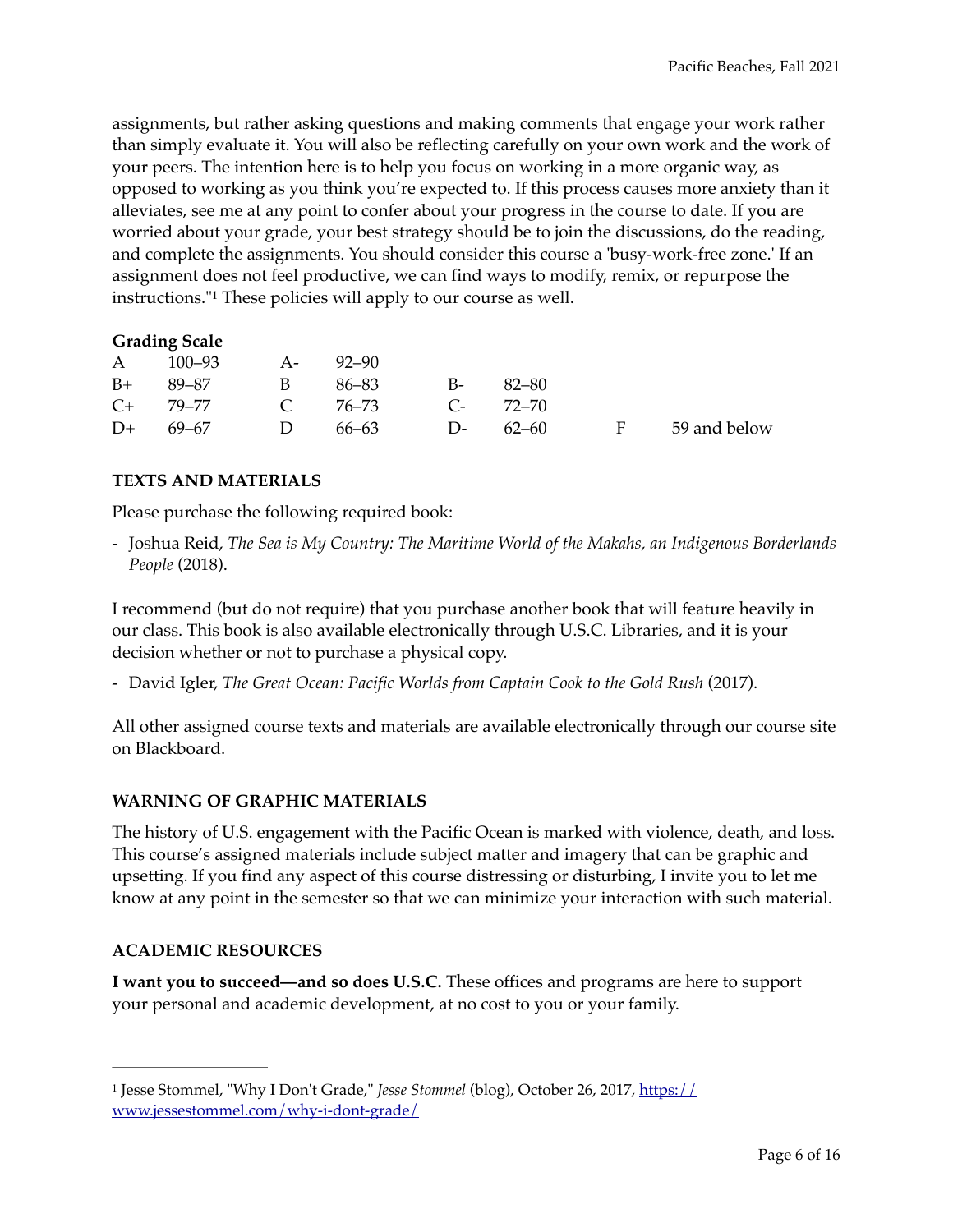- **• U.S.C. Libraries** offers research guides (**[libguides.usc.edu](https://libguides.usc.edu)**) that explain how to access and use the library's resources. Librarian **Christal Young** is available for further research assistance, including free one-on-one consultations (**[youngc@usc.edu](mailto:youngc@usc.edu)**).
- **• U.S.C. Special Collections** collects, preserves, and organizes historical materials. Its website (**[libraries.usc.edu/locations/special-collections](https://libraries.usc.edu/locations/special-collections)**) offers information about its holdings and finding aids to help you locate material within its collections. **Reference staff** are available for research assistance, including free one-on-one consultations (**[specol@usc.edu](mailto:specol@usc.edu)**).
- **• The Kortschak Center For Learning And Creativity** offers free workshops on academic strategies and free one-on-one consultation sessions so that you can get the most out of your courses and your time here. **[kortschakcenter.usc.edu/programs-services](https://kortschakcenter.usc.edu/programs-services/)**
- **• The Writing Center** offers free workshops and free one-on-one writing feedback sessions with experienced fellow writers who can support you at any stage of the writing process: generating ideas, crafting an argument, or revising drafts. **[dornsife.usc.edu/writingcenter](https://dornsife.usc.edu/writingcenter/)**
- **• U.S.C. Student Health** is here to support your physical and mental well-being. **[studenthealth.usc.edu](https://studenthealth.usc.edu)** and **[studenthealth.usc.edu/counseling](https://studenthealth.usc.edu/counseling/)**
- **•** As **your instructor,** I am always happy to talk at office hours, by appointment, or over email. **[sfraga@usc.edu](mailto:sfraga@usc.edu)**

## **Statement For Students With Disabilities**

Any student requesting academic accommodations based on a disability (including Online/ Remote Class Accommodation Requests) is required to register with the Office of Student and Accessibility Services (OSAS) each semester. A letter of verification for approved accommodations can be obtained from OSAS. Please be sure the letter is delivered to me as early in the semester as possible. OSAS is located in GFS 120 and is open 8:30 a.m.–5:00 p.m., Monday through Friday. Website for OSAS (**<https://osas.usc.edu>**) and contact information: (213) 740-0776 (Phone), (213) 740-6948 (TDD only), (213) 740-8216 (FAX), **[osasfrontdesk@usc.edu](mailto:osasfrontdesk@usc.edu)**.

#### **Statement On Academic Integrity**

USC seeks to maintain an optimal learning environment. General principles of academic honesty include the concept of respect for the intellectual property of others, the expectation that individual work will be submitted unless otherwise allowed by an instructor, and the obligations both to protect one's own academic work from misuse by others as well as to avoid using another's work as one's own. All students are expected to understand and abide by these principles. SCampus, the Student Guidebook, contains the University Student Conduct Code (see University Governance, Section 11.00), while the recommended sanctions are located in Appendix A.

#### **Emergency Preparedness / Course Continuity in a Crisis**

In case of a declared emergency if travel to campus is not feasible, USC executive leadership will announce an electronic way for instructors to teach students in their residence halls or homes using a combination of Blackboard, teleconferencing, and other technologies. See the university's site on Campus Safety and Emergency Preparedness: **<http://safety.usc.edu/>**

#### **What Questions Do You Have?**

Please email me (**[sfraga@usc.edu](mailto:sfraga@usc.edu)**) with any questions about our seminar or its policies.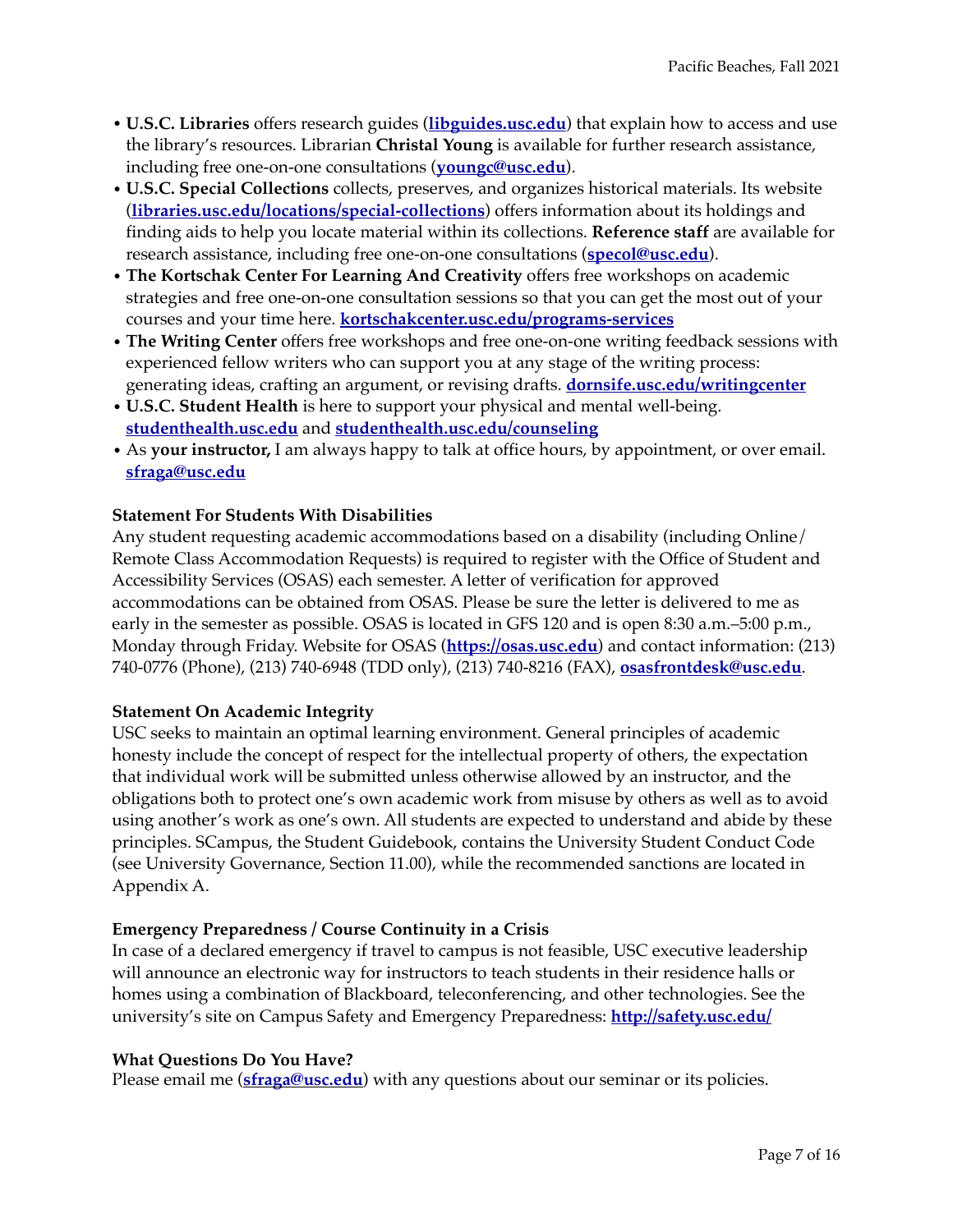## **ADVICE FROM PREVIOUS STUDENTS**

At the end of each course, I ask students: What advice would you offer to future students in this course? Students anonymously offer tips, hints, and suggestions. A selection of this advice from previous students appears below.

"Make sure to stay caught up with the readings! Not only important for each class, but having as much knowledge as possible going into midterm/final essays will be so helpful."

"Make a document where you write down  $\sim$  5 bullet points about each reading, as this is very useful both for making connections, as well as planning writing assignments. It's not that much work to do, but it really adds up over time."

"Start early. Make sure you have some ideas or plans for your assignments when coming to class. This will make it possible for you to get feedback throughout the writing process."

"I would advise them to really relate back to the main topics of this course and focus a lot upon perspective. I think perspective is something very valuable to take back from each readings and widen our understandings of Pacific Beaches in order to create great essays."

"Watch Moana before you begin classes."

"Come to class with the readings done and understood to really give you the most beneficial class experience."

"Be prepared to do a lot of reading but don't worry about always understanding things 100% because there is a lot of discussion and chances to talk with others to help fill in gaps (also things are usually up to interpretation and its ok to have different perspectives)"

"Go to office hours and take advantage of his ability to communicate over email."

"My advice would be to always make time in advance to stay up to date or ahead on readings since a lot of them are very long and one sitting the night before may be exhausting."

"Pace yourself throughout the term! Writing a bit here and there will let you make good progress on an assignment."

"Utilize peer ideas and edits, it goes a long way!"

"do not procrastinate the essays!"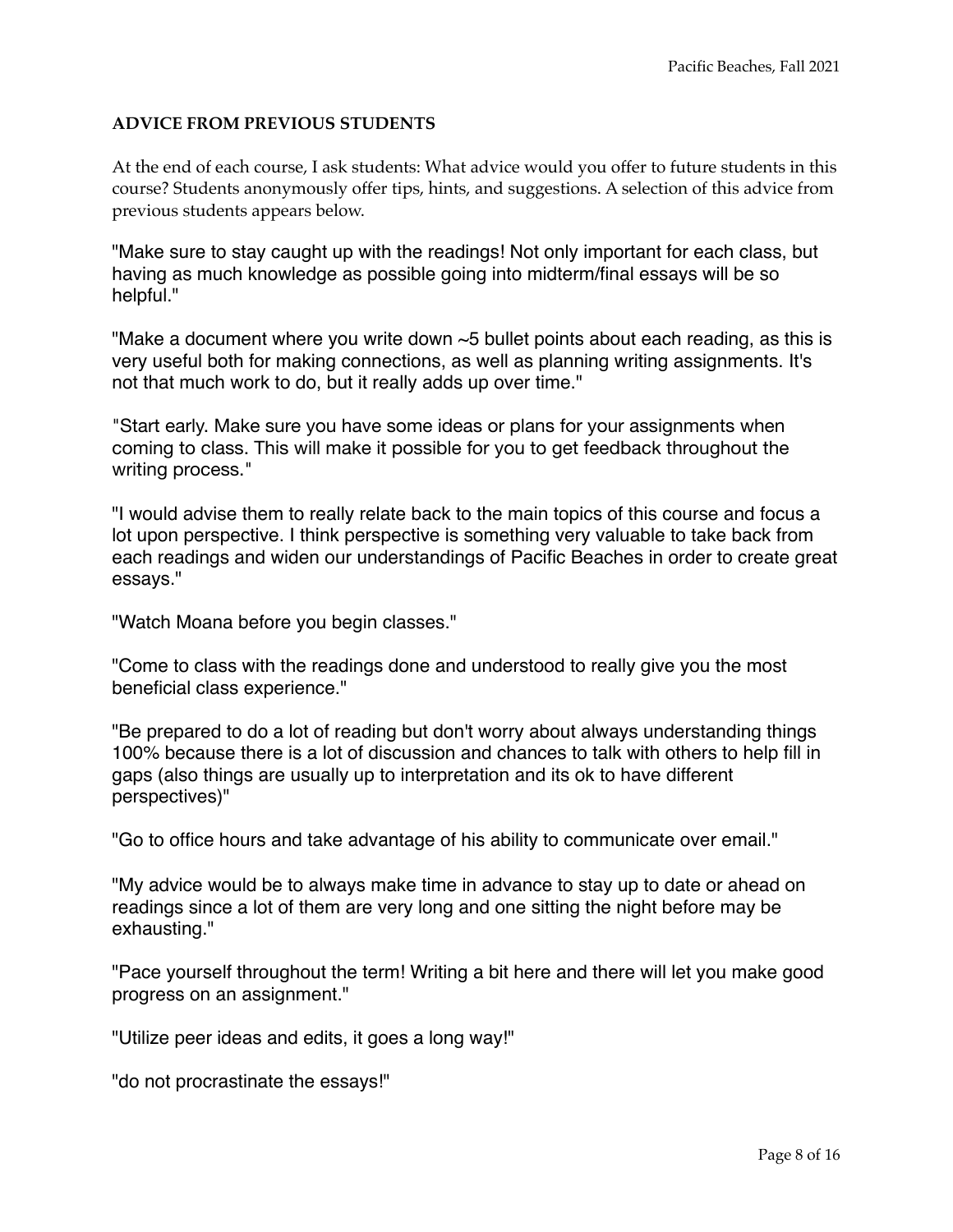## **SEMESTER CALENDAR**

#### **Week 1: Pacific Beaches and** *Your* **Imagination**

*Monday, August 23* 

• Read this course syllabus and bring questions to our first class meeting.

#### *Wednesday, August 26*

- Bruce Cumings, "Rimspeak; or, the Discourse of the 'Pacific Rim,'" in *What is in a Rim?: Critical Perspectives on the Pacific Region Idea* (1993), pp. 29–45.
- Epeli Hauʻofa, "Our Sea of Islands," *The Contemporary Pacific* (Spring 1994), pp. 148–161.

#### **Independent work:**

- Select a song and begin drafting your Pacific Playlists essay.
- Schedule a meeting with me to discuss your Pacific Playlists essay and your goals for the [course. Add your name to a day and time in this Google Doc:](https://docs.google.com/document/d/1yGabw-yVaMS9IUQSQUMLfAiY_64jxjI2C1p-LEE7pLc/edit?usp=sharing) *[https://docs.google.com/document/](https://docs.google.com/document/d/1yGabw-yVaMS9IUQSQUMLfAiY_64jxjI2C1p-LEE7pLc/edit?usp=sharing) [d/1yGabw-yVaMS9IUQSQUMLfAiY\\_64jxjI2C1p-LEE7pLc/edit?usp=sharing](https://docs.google.com/document/d/1yGabw-yVaMS9IUQSQUMLfAiY_64jxjI2C1p-LEE7pLc/edit?usp=sharing)*.
- *Note: I will not host office hours this week.*

## **Week 2: The Indigenous Pacific**

*Monday, August 30* 

- Heather Pringle, "Did Humans Colonize the World by Boat?" *Discover Magazine* (May 2008), [discovermagazine.com/the-sciences/did-humans-colonize-the-world-by-boat](https://www.discovermagazine.com/the-sciences/did-humans-colonize-the-world-by-boat)
- Damon Salesa, "The Pacific in Indigenous Time," in *Pacific Histories: Ocean, Land, People* (2014), pp. 31–52.

*Wednesday, September 1*

- David A. Chang, *The World and All the Things upon It: Native Hawaiian Geographies of Exploration* (2016), introduction and chapter 1 (pp. vii–xix, 1–24).
- Coll Thrush with Ruth Ludwin, "Finding Fault: Indigenous Seismology, Colonial Science, and the Rediscovery of Earthquakes and Tsunamis in Cascadia," *American Indian Culture and Research Journal* (2007), pp. 1–24.

#### **Independent work:**

- Due: Your Pacific Playlists essay is due this week by **11:59pm on Monday, August 30**. Email me a PDF, including a one-page cover letter reflecting on your work.
- Meet with me to discuss your Pacific Playlists essay and your goals for this course.
- Begin researching possible primary sources for your midterm source analysis essay.
- *Note: I will not host office hours this week.*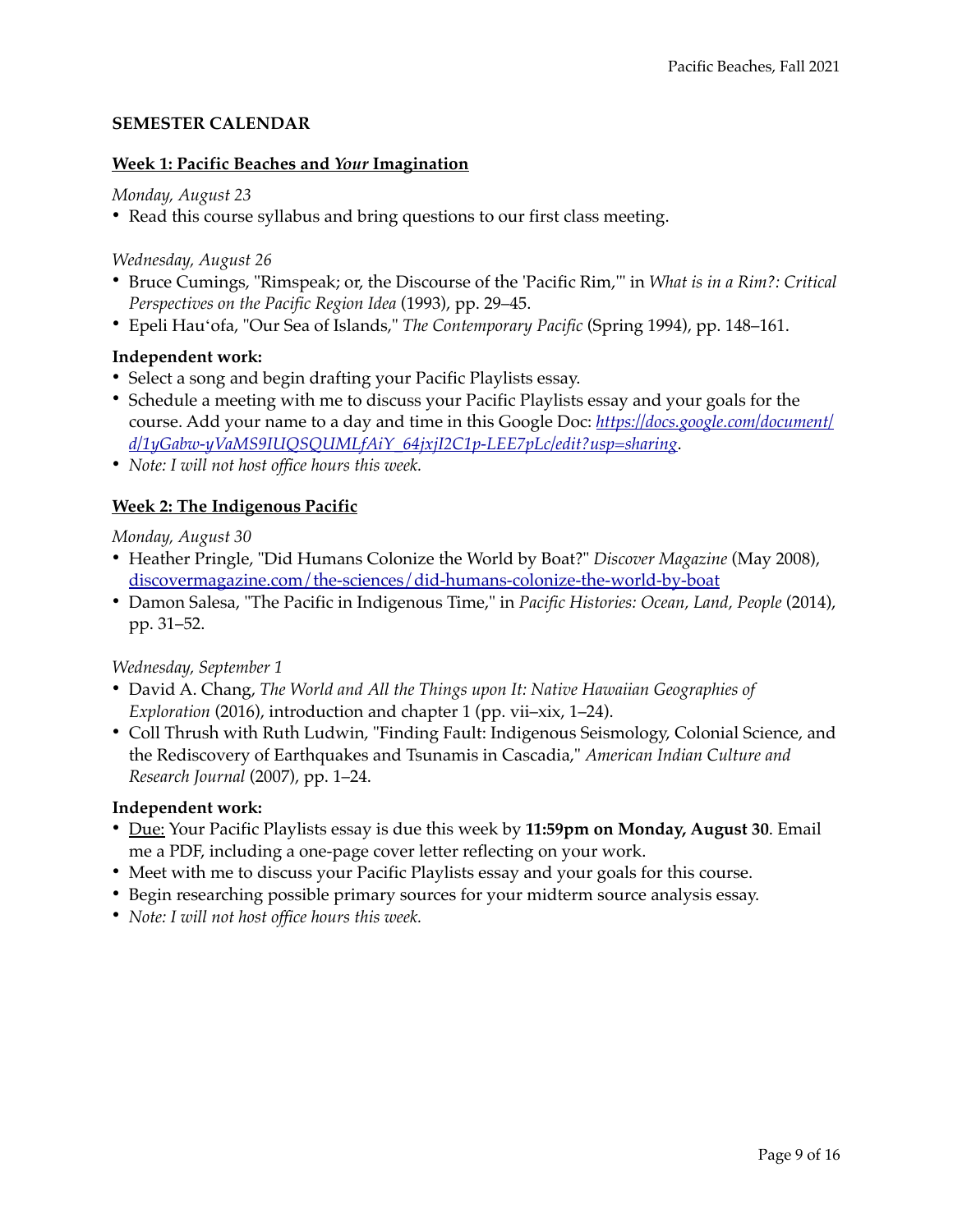## **Week 3: The Pacific Ocean and the World**

*Monday, September 6 —* No class meeting in observance of Labor Day.

#### *Wednesday, September 8*

- Joyce Chaplin, "The Pacific Before Empire, c. 1500–1800," *in Pacific Histories: Ocean, Land, People* (2014), pp. 53–74.
- David A. Chang, *The World and All the Things upon It*, chapter 2 (pp. 25–78).

#### **Independent work:**

• Select a single primary source for your midterm source analysis essay.

#### **Week 4: The Pacific Ocean and the Early Republic**

#### *Monday, September 13*

- Joshua Reid, *The Sea is My Country: The Maritime World of the Makahs* (2015), chapter 1 (pp. 19– 52).
- Kariann Akemi Yokota, "Transatlantic and Transpacific Connections in Early American History," in *Pacific America: Histories of Transoceanic Crossings* (2017), pp. 29–44.

#### *Wednesday, September 15*

- Joshua Reid, *The Sea is My Country*, chapter 2 (pp. 53–87).
- David Igler, *The Great Ocean: Pacific Worlds from Captain Cook to the Gold Rush (2013)*, chapter 2 (pp. 43–71).

#### **Independent work:**

• Share the primary source you've chosen for your midterm source analysis essay in class on **Monday, September 13**. Why have you chosen it? What do you find compelling about it? What insights do you think it offers?

#### **Week 5: Taking Nature and Making Change**

#### *Monday, September 20*

- David Igler, *The Great Ocean,* chapter 5 (pp. 99–128).
- Edward Melillo, "Making Sea Cucumbers Out of Whales' Teeth: Nantucket Castaways and Encounters of Value in Nineteenth-Century Fiji," *Environmental History* (2015), pp. 449–474.

#### *Wednesday, September 22*

- Joshua Reid, *The Sea is My Country*, chapter 3 (pp. 88–123).
- David Igler, *The Great Ocean,* chapter 4 (pp. 99–128).

#### **Independent work:**

• Due: A polished draft of your midterm source analysis essay is due this week by **11:59pm on Tuesday, September 21**. Email me a PDF, including a one-page cover letter reflecting on your work. You'll swap drafts with a colleague, then read each others' drafts and meet outside of class to discuss.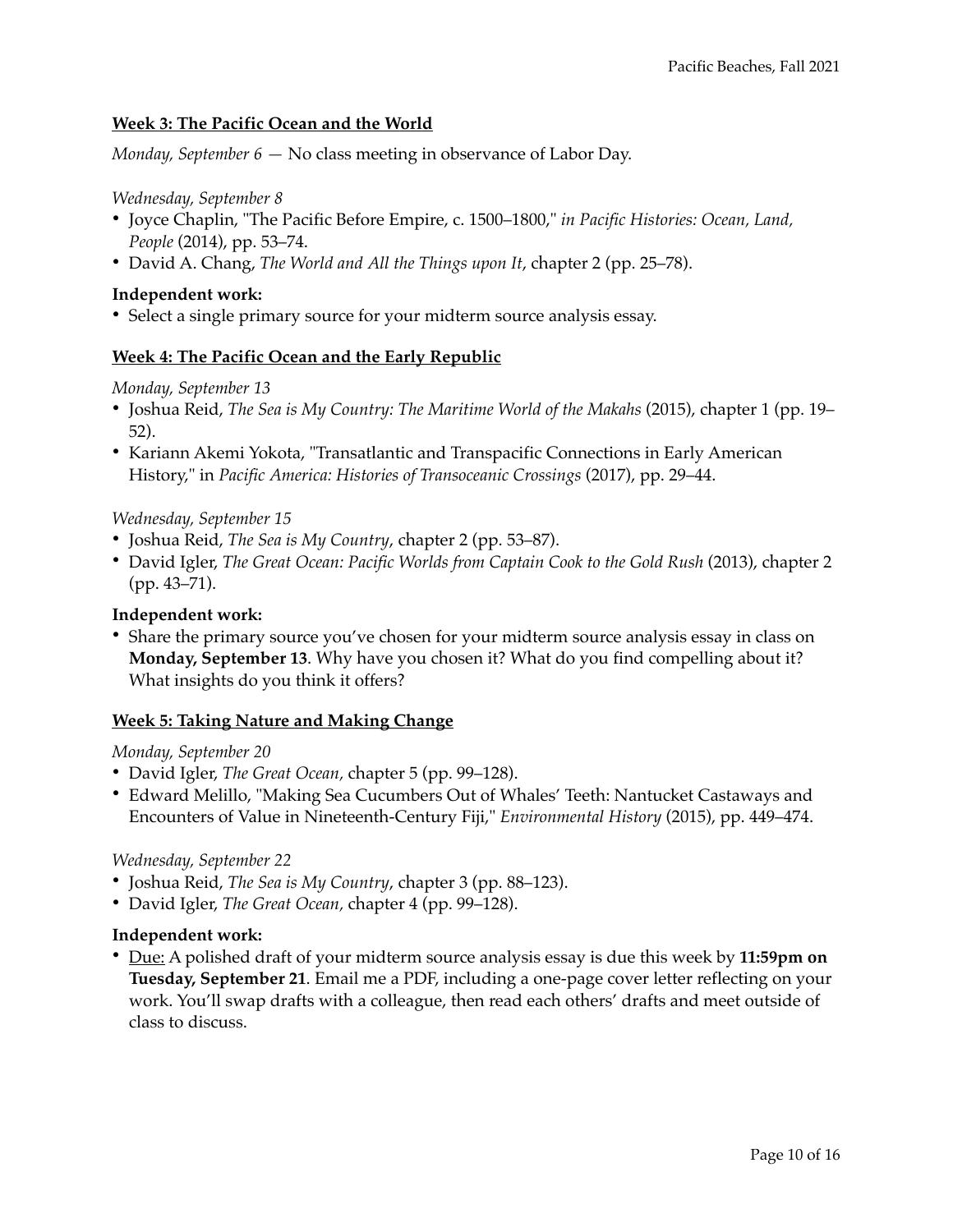## **Week 6: Whose Pacific Ocean?**

#### *Monday, September 27*

- Kevin Waite, *West of Slavery: The Southern Dream of a Transcontinental Empire* (2021)*,* chapter 1 (pp. 13–39).
- Jeffrey A. Keith, "Civilization, Race, and the Japan Expedition's Cultural Diplomacy, 1853– 1854," *Diplomatic History* (2011), pp. 179–202.

*Wednesday, September 29* 

• Joshua Reid, *The Sea is My Country*, chapter 4 (pp. 124–163).

#### **Independent work:**

• Revise and finalize your midterm source analysis essay.

#### **Week 7: People and Animals**

*Monday, October 4* 

- Gregory Samantha Rosenthal, "Life and Labor in a Seabird Colony: Hawaiian Guano Workers, 1857–70," *Environmental History* (October 2012), pp. 744–782.
- Ryan Tucker Jones, "Running into Whales: The History of the North Pacific from below the Waves," *The American Historical Review* (April 2013), pp. 349–377.

#### *Wednesday, October 6*

• Joshua Reid, *The Sea is My Country*, chapter 5 (pp. 165–209).

#### **Independent work:**

• Due: Your midterm source analysis essay is due this week by **11:59pm on Thursday, October 7**. Save your formatted Scalar page, and email me a PDF, including a one-page cover letter reflecting on your work.

#### **Week 8: Gold and Exclusion**

#### *Monday, October 11*

- Elizabeth Sinn, "The Pacific Ocean As Highway to Gold Mountain: The Hong Kong Connection, 1860–1900," in *Pacific America: Histories of Transoceanic Crossings* (2017), pp. 47–61.
- David A. Chang, "Borderlands in a World at Sea: Concow Indians, Native Hawaiians, and South Chinese in Indigenous, Global, and National Spaces," *Journal of American History* (Sept. 2011), pp. 384–403.

#### *Wednesday, October 13*

- Beth Lew-Williams, *The Chinese Must Go: Violence, Exclusion, and the Making of the Alien in America* (2018), chapter 1 (pp. 17–52).
- Erika Lee, "The 'Yellow Peril' and Asian Exclusion in the Americas," *Pacific Historical Review* (2007), pp. 537–562.

#### **Independent work:**

• Begin researching possible primary sources for your final source analysis essay.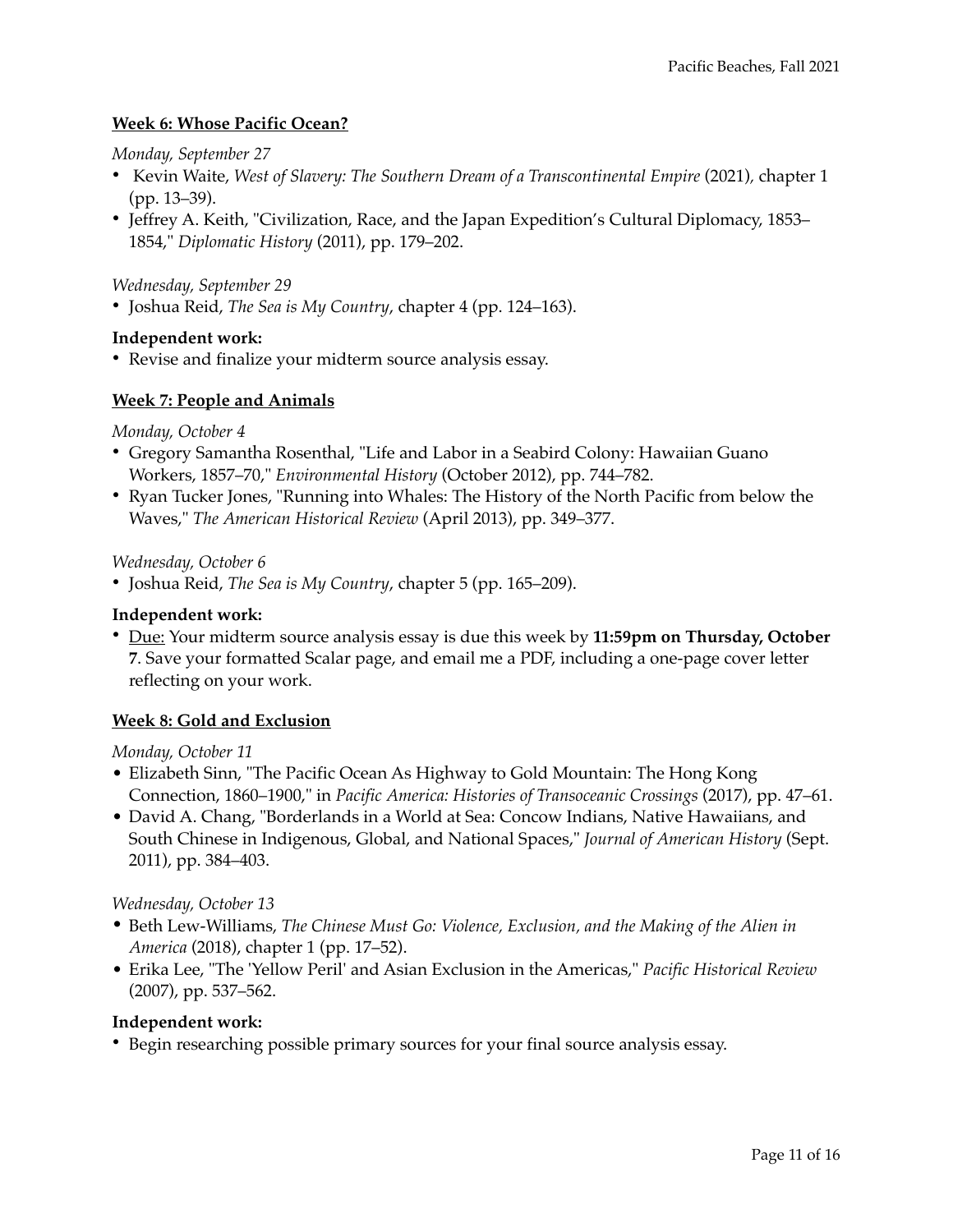## **Week 9: Railroads, Shorelines, Harbors**

#### *Monday, October 18*

- Gordon H. Chang, "Chinese Railroad Workers and the US Transcontinental Railroad in Global Perspective," in *The Chinese and the Iron Road* (2019), pp. 27–41.
- Sean Fraga, "'An Outlet to the Western Sea': Puget Sound, Terraqueous Mobility, and Northern Pacific Railroad's Pursuit of Trade with Asia, 1864–1892," *Western Historical Quarterly* (Winter 2020), pp. 439–458.

### *Wednesday, October 20*

- Matthew Morse Booker, *Down by the Bay: San Francisco's History Between the Tides* (2013), chapter 2 (pp. 33–69).
- William Deverell, "The Los Angeles 'Free Harbor Fight,'" *California History* (Spring 1991), pp. 12–29.

#### **Independent work:**

• Share the primary source you've chosen for your final source analysis essay in class on **Monday, October 18**. Why have you chosen it? What do you find compelling about it? What insights do you think it offers?

#### **Week 10: Island Imperialism**

*Monday, October 25* 

- Daniel Immerwahr, "The Greater United States: Territory and Empire in U.S. History," *Diplomatic History* (June 2016), pp. 373–391
- Christina Duffy Burnett, "The Edges of Empire and the Limits of Sovereignty: American Guano Islands," *American Quarterly* (Sept. 2005), pp. 779–803.

*Wednesday, October 27* 

- Adria Imada, "Transnational Hula as Colonial Culture," *The Journal of Pacific History* (Sept. 2011), pp. 149–176.
- Margaret DePond, "Southland Surf: Hawaiians, Surfing, and Race in Los Angeles, 1907–1928," *Southern California Quarterly* (2019), pp. 45–78.

#### **Independent work:**

• Begin drafting your final source analysis essay.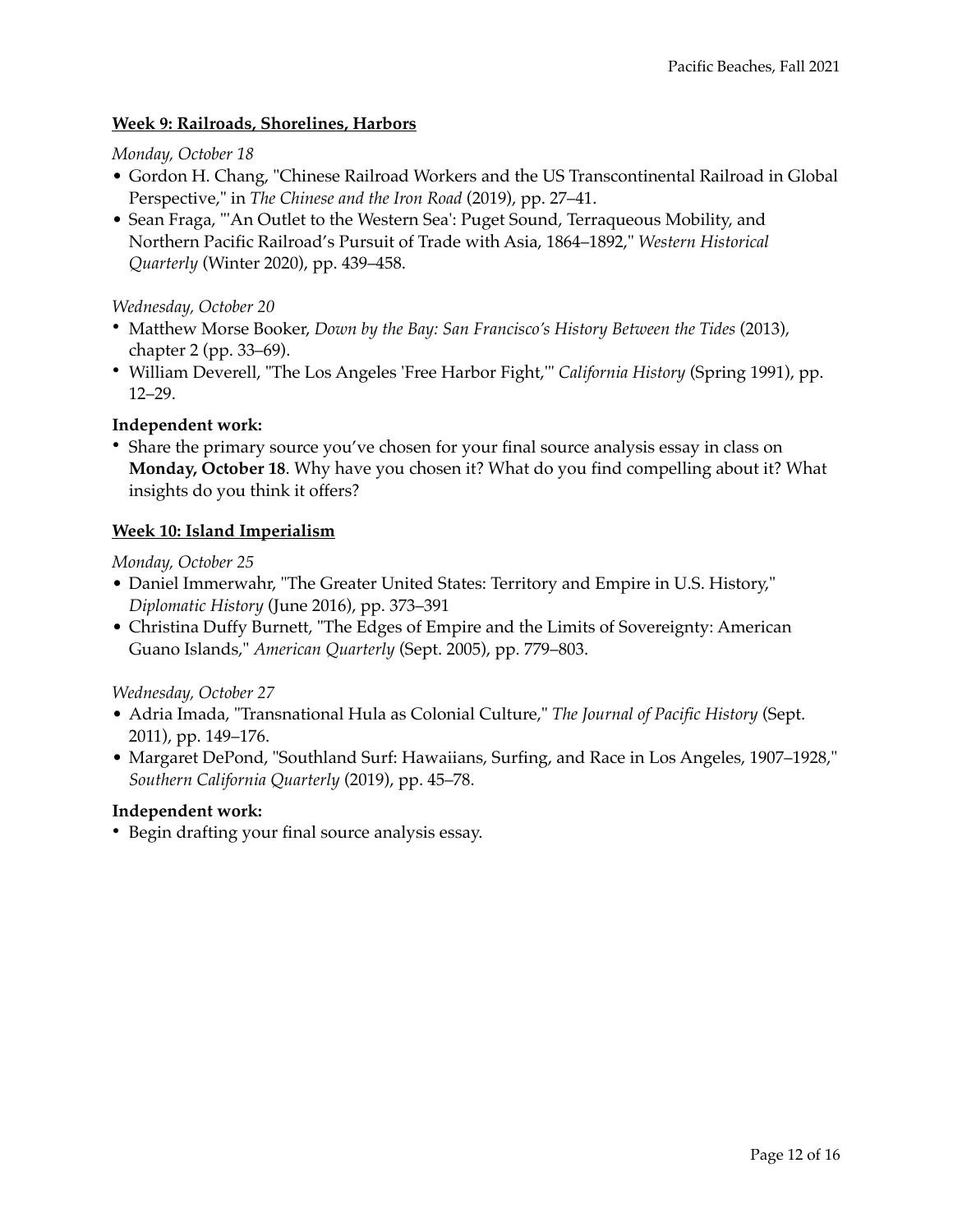## **Week 11: World War II and After**

*Monday, November 1* 

- Michael A. Hill, "Imperial Stepping Stone: Bridging Continental and Overseas Empire in Alaska," *Diplomatic History* (2020), pp. 76–101.
- Mary Dudziak, "How the Pacific World Became West," in *World War II and the West It Wrought* (2020), pp. 161–178.

#### *Wednesday, November 3*

- Teresia Teaiwa, "bikinis and other s/pacific n/oceans," *Contemporary Pacific* (Spring 1994), pp. 87–109.
- Sarah Miller-Davenport, "A 'Montage of Minorities': Hawaiʻi Tourism and the Commodification of Racial Tolerance, 1959–1978," *The Historical Journal* (2017), pp. 817–842.

#### **Independent work:**

• Due: A polished draft of your final source analysis essay is due this week by **11:59pm on Tuesday, November 2**. Email me a PDF, including a one-page cover letter reflecting on your work. You'll swap drafts with a colleague, then read their draft and meet with them outside of class to discuss.

#### **Week 12: Beach Leisure, Beach Living**

*Monday, November 8* 

- Lawrence Culver, *The Frontier of Leisure: Southern California and the Shaping of Modern America*  (2012), chapter 3 (pp. 83–112).
- Alison Rose Jefferson, "African American Leisure Space in Santa Monica: The Beach Sometimes Known As the 'Inkwell,' 1900s–1960s," *Southern California Quarterly* (Summer 2009), pp. 155–189.

#### *Wednesday, November 10*

- Paola Mardo, "Filipino Tiki Bar" (episode #6, "Long Distance" podcast, May 2019), [longdistanceradio.com/6-filipino-tiki-bar](https://www.longdistanceradio.com/6-filipino-tiki-bar)
- Elsa Devienne, "Spectacular Bodies: Los Angeles Beach Cultures and the Making of the 'California Look,' (1900s–1960s)," *European Journal of American Studies* (2019) pp. 1–25.

#### *Friday, November 12*

• Field trip to Santa Monica (optional). Meet at Tommy Trojan statue on Hahn Plaza, time TBD. USC will pay for our round-trip Metro fares.

#### **Independent work:**

• Revise and finalize your final source analysis essay.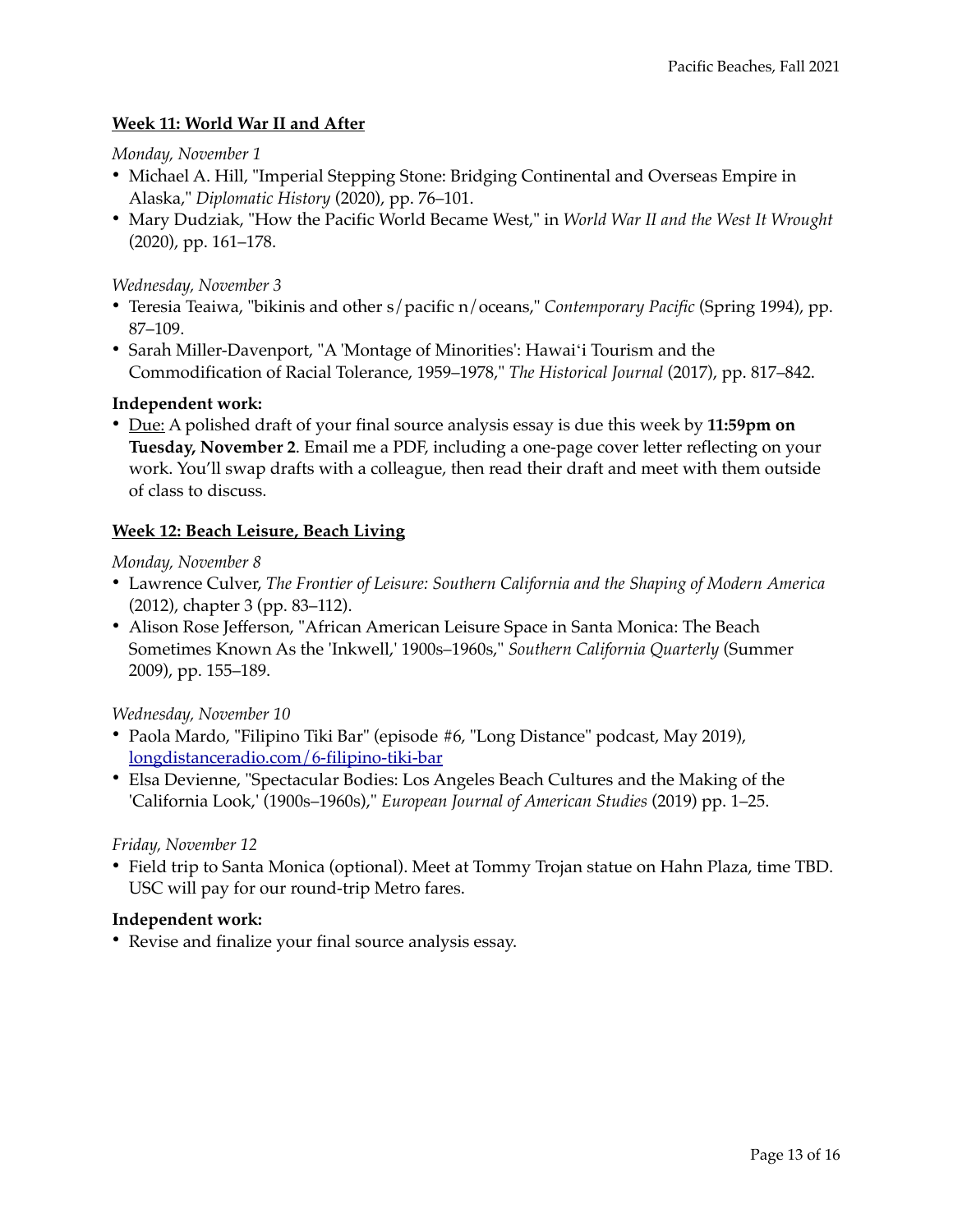## **Week 13: Transpacific Containerized Trade**

*Monday, November 15* 

- Alexis Madrigal, "Containers" podcast, episodes 1 and 7.
	- episode 1: [soundcloud.com/containersfmg/episode-1-welcome-to-global-capitalism-1](https://soundcloud.com/containersfmg/episode-1-welcome-to-global-capitalism-1)
	- *episode 1 transcript: [medium.com/containers/episode-1-welcome-to-global-capitalism](https://medium.com/containers/episode-1-welcome-to-global-capitalism-f9f56c92f414)*
	- episode 7: [soundcloud.com/containersfmg/episode-7-the-lost-docks](https://soundcloud.com/containersfmg/episode-7-the-lost-docks)
	- *episode 7 transcript: [medium.com/containers/episode-7-the-lost-docks](https://medium.com/containers/episode-7-the-lost-docks-7734122032c1)*

## *Wednesday, November 17*

- Johanna Markkula, "'We Move the World': The Mobile Labor of Filipino Seafarers," *Mobilities* (2021), pp. 164–177.
- Edward Humes, *Door to Door: The Magnificent, Maddening, Mysterious World of Transportation* (2016), chapter 7 (pp. 161–191).

## **Independent work:**

• Due: Your final source analysis essay is due this week by **11:59pm on Thursday, November 18**. Save your formatted Scalar page, and email me a PDF, including a one-page cover letter reflecting on your work.

## **Week 14: The Disappearing Coast**

*Monday, November 22* 

• Rosanna Xia, "The California coast is disappearing under the rising sea. Our choices are grim," *The Los Angeles Times* (July 7, 2019), [latimes.com/projects/la-me-sea-level-rise](https://www.latimes.com/projects/la-me-sea-level-rise-california-coast/)[california-coast/](https://www.latimes.com/projects/la-me-sea-level-rise-california-coast/)

*Wednesday, November 24 —* No class meeting in observance of Thanksgiving.

#### **Independent work:**

• None.

#### **Week 15: Pacific Futures**

*Monday, November 29*

• Joshua Reid, *The Sea is My Country*, chapter 6 and conclusion (pp. 210–281).

#### *Wednesday, December 1*

- Bruce Cumings, "Rimspeak; or, the Discourse of the 'Pacific Rim,'" in *What is in a Rim?: Critical Perspectives on the Pacific Region Idea* (1993), pp. 29–45.
- Epeli Hauʻofa, "Our Sea of Islands," *The Contemporary Pacific* (Spring 1994), pp. 148–161.
- **Note:** Yes, we've read these articles before. Please re-read them. We'll use our last class to look back across the course and assess the bigger picture, in preparation for the final examination.

#### **Independent work:**

• None.

## **Examination Period**

• Our course's final examination will take place on **Monday, December 13, from 2PM to 4PM**.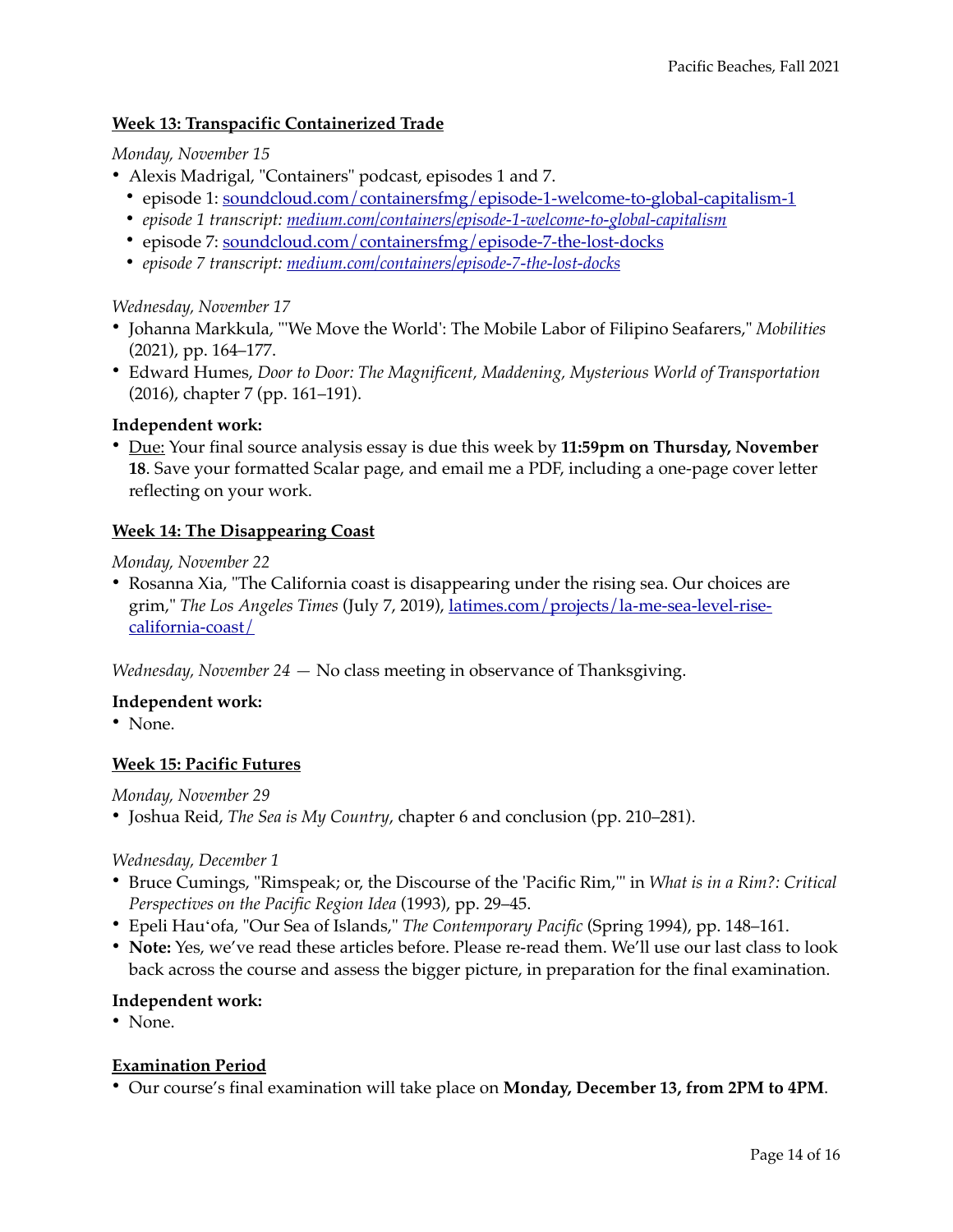# **Statement on Academic Conduct and Support Systems**

#### **Academic Conduct**

Plagiarism – presenting someone else's ideas as your own, either verbatim or recast in your own words – is a serious academic offense with serious consequences. Please familiarize yourself with the discussion of plagiarism in SCampus in Part B, Section 11, "Behavior Violating University Standards" [policy.usc.edu/scampus-part-b.](https://policy.usc.edu/scampus-part-b/) Other forms of academic dishonesty are equally unacceptable. See additional information in SCampus and university policies on scientific misconduct, [policy.usc.edu/scientific-misconduct.](http://policy.usc.edu/scientific-misconduct) 

#### **Support Systems**

*Counseling and Mental Health - (213) 740-9355 – 24/7 on call*  [studenthealth.usc.edu/counseling](https://studenthealth.usc.edu/counseling/)

Free and confidential mental health treatment for students, including short-term psychotherapy, group counseling, stress fitness workshops, and crisis intervention.

*National Suicide Prevention Lifeline - 1 (800) 273-8255 – 24/7 on call* 

[suicidepreventionlifeline.org](http://www.suicidepreventionlifeline.org/)

Free and confidential emotional support to people in suicidal crisis or emotional distress 24 hours a day, 7 days a week.

*Relationship and Sexual Violence Prevention Services (RSVP) - (213) 740-9355(WELL), press "0" after hours – 24/7 on call* 

[studenthealth.usc.edu/sexual-assault](https://studenthealth.usc.edu/sexual-assault/)

Free and confidential therapy services, workshops, and training for situations related to gender-based harm[.](https://engemannshc.usc.edu/rsvp/)

## *Office of Equity and Diversity (OED) - (213) 740-5086 | Title IX – (213) 821-8298*  [equity.usc.edu](https://equity.usc.edu/), [titleix.usc.edu](http://titleix.usc.edu)

Information about how to get help or help someone affected by harassment or discrimination, rights of protected classes, reporting options, and additional resources for students, faculty, staff, visitors, and applicants.

#### *Reporting Incidents of Bias or Harassment - (213) 740-5086 or (213) 821-8298*  [usc-advocate.symplicity.com/care\\_report](https://usc-advocate.symplicity.com/care_report/)

Avenue to report incidents of bias, hate crimes, and microaggressions to the Office of Equity and Diversity |Title IX for appropriate investigation, supportive measures, and response.

## *The Office of Disability Services and Programs - (213) 740-0776*  [dsp.usc.edu](http://dsp.usc.edu/)

Support and accommodations for students with disabilities. Services include assistance in providing readers/notetakers/interpreters, special accommodations for test taking needs, assistance with architectural barriers, assistive technology, and support for individual needs.